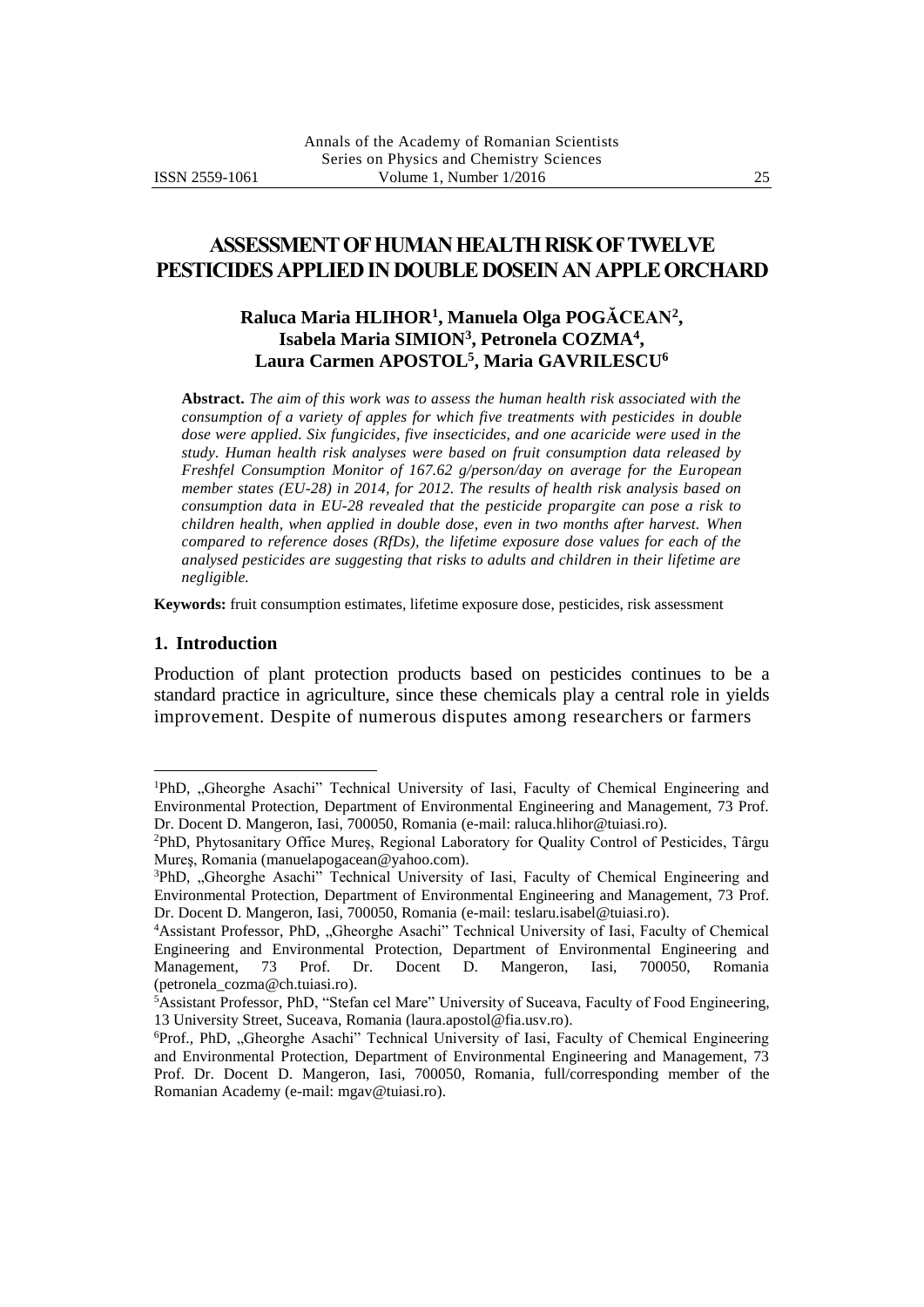regarding the opportunity of pesticide use for plant protection, the reality is that pesticides protect yields by limiting the losses caused by competitions with weeds and from attacks of insects, or protect plants against diseases. However, the use of pesticides is carefully regulated worldwide by authorities entrusted with this matter, because of the risks that pesticides can generate for human health, as a result of the consumption of agro-food products treated with pesticides [1].

Nowadays, food quality control is being recognized as one of the most important tasks that should be taken into account when human health is under concern. The EU established regulations to ensure the integrated pest management leading to the sustainable use of pesticides so as to diminish or eliminate the impacts and risks that pesticides could generate for environment and human health [2]. All products must be in a strict compliance with legislation in order to guarantee the consumers health. Consumption of pesticide residues along with vegetables, fruits, grains, which have undergone various treatments is a critical aspect of farming practices used to combat diseases and plant pests [3 - 5]. Human exposure to pesticides can result from consumption of fruits and vegetables containing residues of pesticides sprayed on plants or by inhalation and ingestion. Therefore, an important side effect of pesticide use consists in pursuing potential threats to human health and environmental quality.

In recent years the concern for diminishing the risk of pollutants in different environmental compartments grew continuously [6 - 12]. The study of Reiss et al. [13] appraised that almost 20,000 cancer cases per year could be stopped by an increase in fruit and vegetable consumption, while up to 10 cancer cases per year could be due to the excess of pesticide intake along with fruits and vegetables consumption. This contradictory situation imposes acutely the control of the quantity of pesticides in fruits and vegetables by continuous monitoring programs. In many countries, in the last 10 years, authorities have focused on the surveillance of proper pesticides use according to Good Agricultural Practices (GAP) and in compliance with Maximum Residue Levels (MRLs) [4, 5, 14]. On the other side, the use of pesticides in agriculture has several advantages such as controlling the numbers of pests destroying plants or stimulating or inhibiting plant-growth processes. A more detailed list with advantages and disadvantages of pesticide use is compiled in the work of Fenik et al. [15].

Although several studies can be found in literature concerning pesticides in fruit samples from markets [16-21], very few are focusing on the application of pesticides according to fruits phenological growth phases. In this context, Pogacean et al. (2014) [22] addressed the behavior of pesticides used in the treatment of a variety of apples from a Romanian orchard, considering recommended dosages at different stages of fruit development. The estimated lifetime exposure doses for adults and children were below the reference dose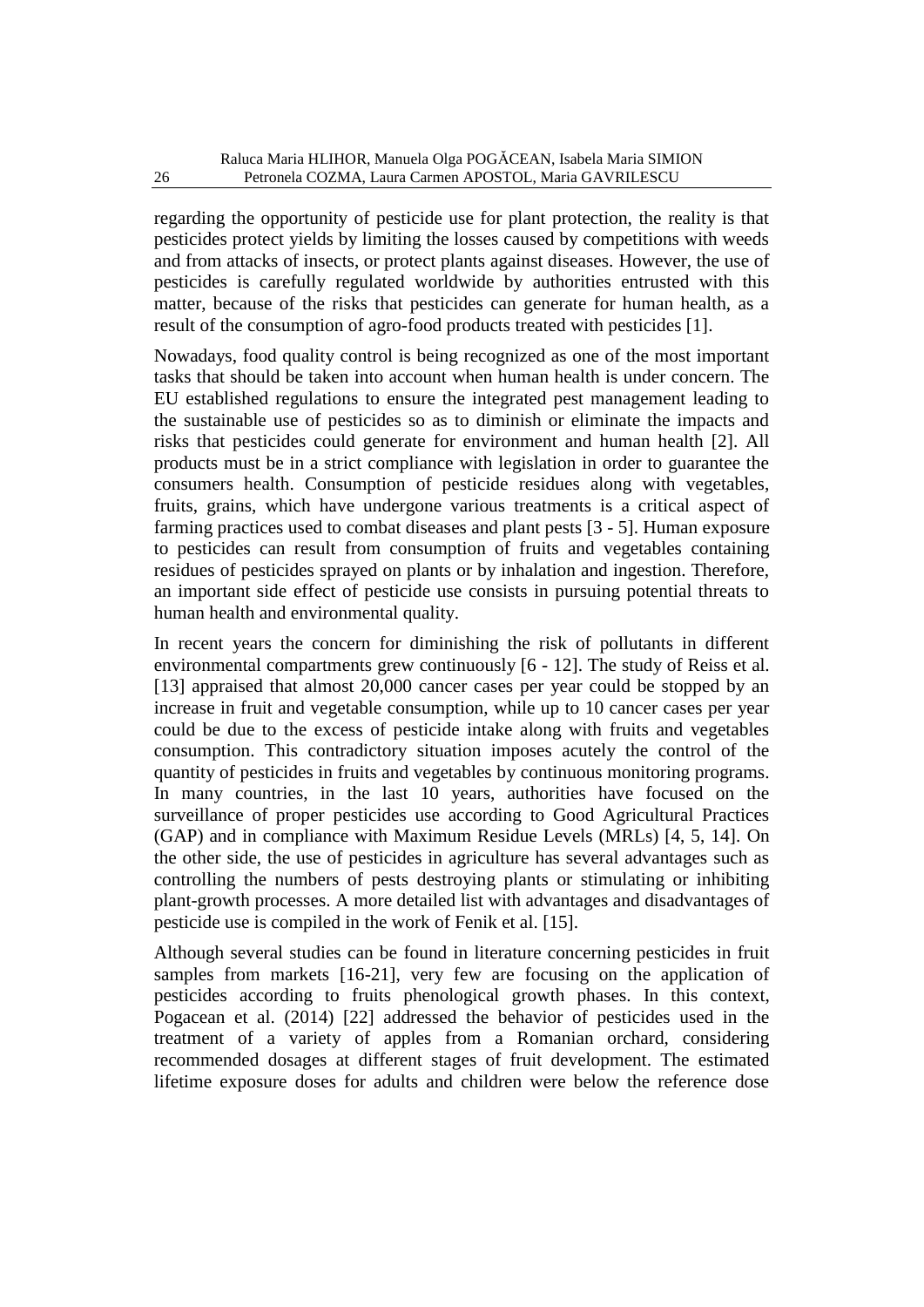(RfD) for all pesticides, suggesting a negligible risks for consumers. However, there are studies that indicate that double doses of pesticides can endanger organisms' health [23, 24].

Considering the above information, the goals of our study were: i) to investigate the residual concentration of several pesticides used in common practice of apple treatment, applied in double dose and ii) to estimate the human health risk (for adults and children) to each of the analyzed pesticides in apples at harvest and two months after harvest.

# **2. Materials and methods**

# **2.1. Reagents**

Chem Service (West Chester, SUA) and Sigma Aldrich Laborchemikalien GmbH (Seelze, Germany) provided the pesticides analytical standards with a certified purity between 95.1% and 99.7%, while Super Purity Solvents like acetone, petroleum ether, dichloromethane, toluene and isooctane were purchased from Fluka & Riedel-de Haën (Sigma-Aldrich, UK). A Thermo Scientific TKA system (Niederelbert, Germany) guarantees the distilled water used for samples analysis. All standard solutions were dissolved in toluene and later stored in a refrigerator at 4°C. Dafcochim SRL (Tg. Mures, Romania) and Chemark Rom SRL (Tg. Mures, Romania) provided the pesticides which were applied in the field study.

# **2.2. Gas Chromatography - Mass Spectrometry (GC-MS) Analysis**

The residual pesticides analysis was assessed by Agilent 7890 gas chromatograph type with 2 ovens coupled with a mass spectrometer with flight time, CG\*GC-TOF-MS Pegasus 4.21 (LECO, SUA). The conditions for gas chromatography analysis were: capillary column Rxi-Ms (30m\*0.25mm\*0.25µm) as main oven and BPX-50 (1.6m\*0.1mm\*0.1µm) as secondary oven. Helium was used as carrier gas and make-up gas, at a flow rate of 1.0 mL/min. The injector temperature was set at  $250^{\circ}$ C. The oven temperature was programmed as follows: main oven, 70 $\degree$ C hold for 1 min, ramp at 20 $\degree$ C/min to 140 $\degree$ C, hold for 1 min, ramp at  $5^{\circ}$ C/min to 310°C, hold for 4 min; secondary oven, 95°C hold for 1 min, ramp at 20 $\degree$ C/min to 165 $\degree$ C, hold for 1 min, ramp at 5 $\degree$ C/min to 330 $\degree$ C, hold for 4 min. The injection volume of the GC was  $1.0 \mu L$ . The conditions used for the mass spectrometer analysis were: ion source temperature,  $220^{\circ}$ C, ionization mode EI, 70 eV, detector Voltage 1800, Start mass 40, End start 450, Acquisition Rate \*spectre/second, 5, temperature of transfer, 280°C and time of analysis, 43 min. The high-performance auto sampler software enables the syringe washing with several solvents (at least four different solvents in the same washing phase) to end the contamination. The major ions  $(m/z)$  and retention time  $(t_R)$  were considered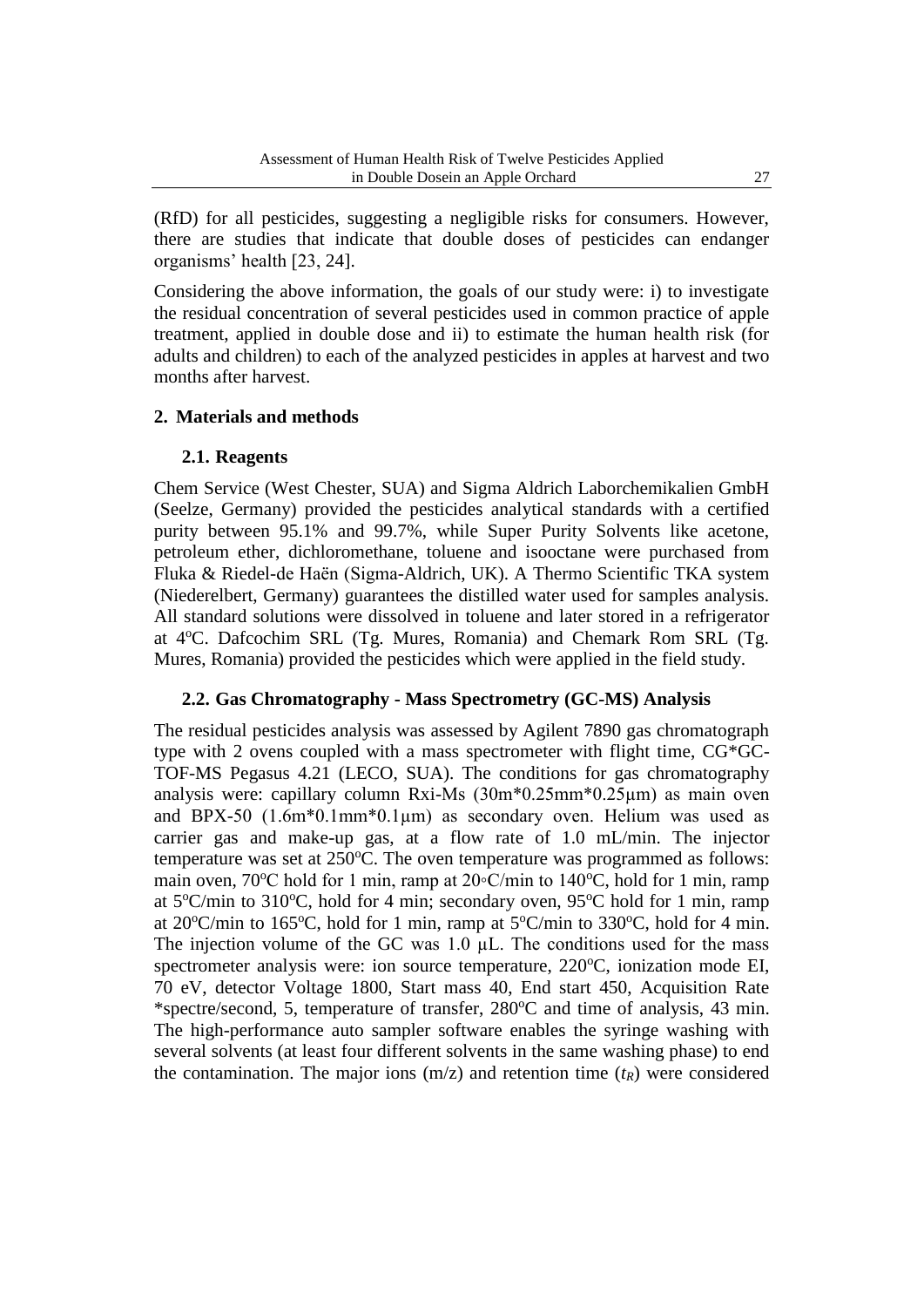for pesticide identification and are described in detail by Pogacean et al. [22].

# **2.3. Field survey**

A field survey was conducted from May 2012 to August 2012 at the Phytosanitary Office Mureş (Romania). We have applied six fungicides (captan, folpet, myclobutanil, tebuconazole, chlorolothalonil and triadimenol), five insecticides (bifenthrin, deltamethrin, alpha-cypermethrin, lambda-cypermethrin, chlorpyrifosmethyl) and one acaricide (propargite), in double dose in 5 treatments in an orchard of Jonathan apples according to the phenological growth phases considering the BBCH scale (Biologische Bundesanstalt, Bundessortenamt and Chemical industry) (Table 1). The BBCH scale represents a system for a uniform coding of phenologically-similar growth stages of all mono- and dicotyledonous plant species [25, 26].

We have ensured a buffer zone for the apples subjected to the experiment. Samples were collected in 15 days after pesticides application and were prepared according to the procedure presented in Pogacean et al. [22]. All samples were analyzed at the GC-MS.

| No | <b>BBCH</b> scale | Fruit size             | Pesticides application date |
|----|-------------------|------------------------|-----------------------------|
|    | $72 - 73$         | $20-25$ mm             | 28.05.2012                  |
|    | 74                | $30-40$ mm             | 20.06.2012                  |
|    | 75                | $1/2$ normal size      | 13.07.2012                  |
|    | 76-79             | $2/3$ normal size      | 5.08.2012                   |
|    | 81-85             | at ripening            | 27.08.2012                  |
|    | 91-99             | at harvest             |                             |
|    |                   | 2 months after harvest |                             |

**Table 1)** Phenological growth stage of apples and application dates

# **2.4. Human Health Risk Assessment**

We have estimated the human health risk considering the pesticides concentration in apples at harvest and two months after harvest. According to Freshfel Consumption Monitor which analyses trends in the production, trade and supply of fresh fruits and vegetables across the EU-28, per capita fruit consumption in 2012 was estimated as 167.62 g/capita/day [27]. Food consumption analysis is essential for risk estimation. Moreover, the estimated lifetime exposure dose (mg/kg/day), food consumption (kg/person/day) and body weight (kg) were used to determine if there are any health risks to consumers posed by pesticide residues in apples, when applied in double dose.

Based on food consumption rate for fruits in Europe, the estimated lifetime exposure dose (mg/kg/day) was obtained by multiplying the residual pesticide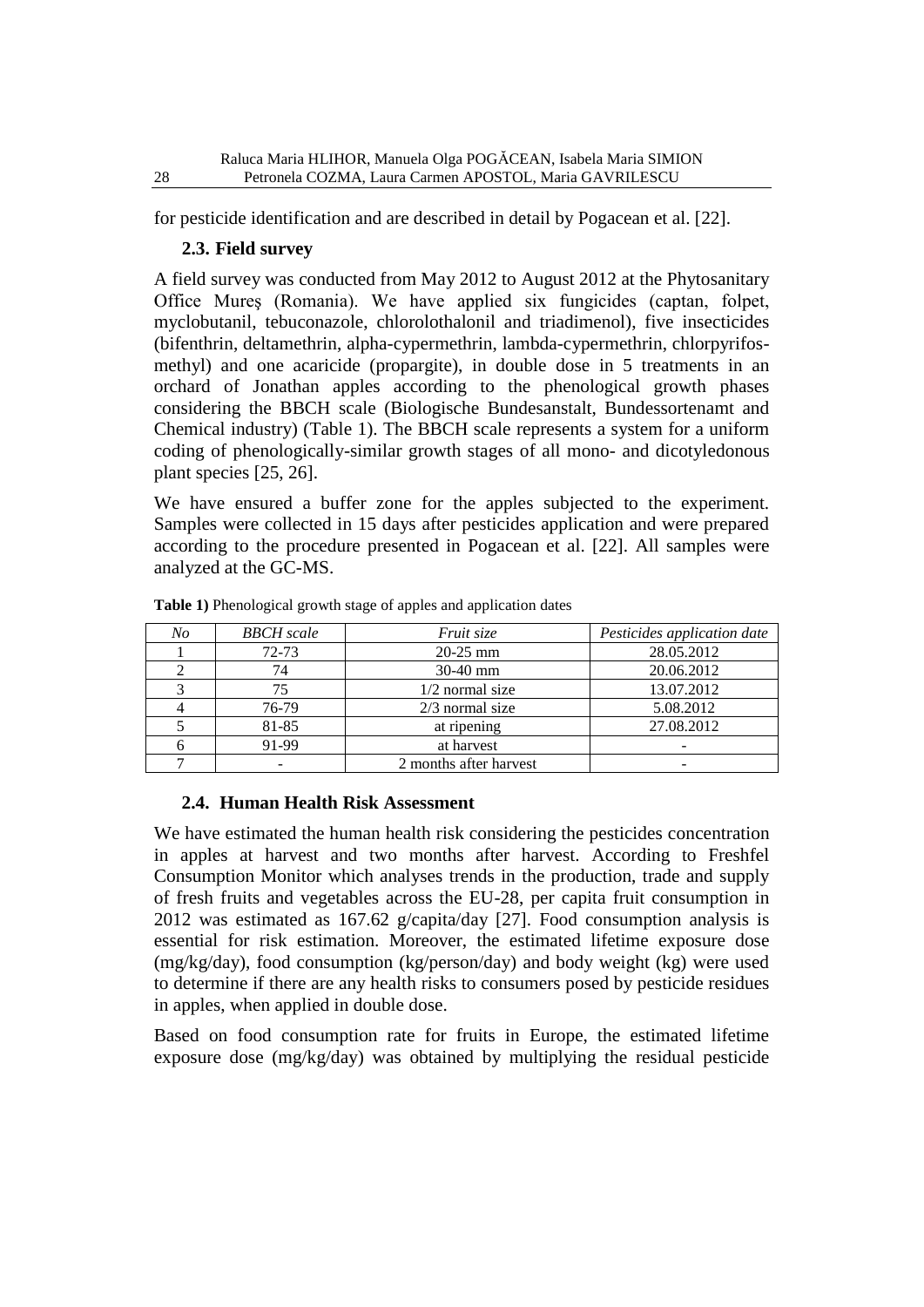concentration (mg/kg) in the apple samples with the food consumption rate (kg/person/day), and dividing the product by the body weight (kg) [5, 22, 28].

A comparison of exposure estimates with toxicological endpoints such as Reference Doses (RfDs) was also addressed. The RfD is defined as an estimate of daily or continuous exposure of human population (including sensitive subgroups) that is likely to be without an appreciable risk of deleterious effects during a lifetime [29-31]. When RfDs values were not available, the analogous to RfD, Acceptable Daily Intake (ADI) values, were used as substitutes.

For human health risk assessment, we have considered the U.S Environmental Protection Agency's guidelines: 1) maximum absorption rate is 100% and 2) bioavailability rate is 100% [30, 32]. The average body weight of adults in Europe was estimated as 70.8 kg [33] (Walpole et al., 2012) and as 23.1 kg for children (age group,  $3$  to  $< 10$  years [34]).

For a more accurately human health risk estimation of pesticide residues from Jonathan apples we have assessed the hazard indices (HI) for adults and children based on the ratio between estimated pesticide exposure doses and the corresponding RfDs [5, 22]. For a HI higher than 1, the apples subjected to analysis can be considered a risk to consumers, while a HI lower than 1 is considered as an acceptable limit with no risk to human health [5, 10, 22, 32].

# **3. Results and discussion**

The pesticides concentration in apples determined in 15 days after application in double dose correlated with the corresponding BBCH stage of apple growth is presented in Table 2. As seen from the field survey data presented in this Table, the highest concentration at harvest (BBCH 91-99) is found for chlorothalonil and propargite. The Maximum Residue Level (MRL) established by the European Union legislation for these pesticides is lower than 1 mg/kg for chlorothalonil and < 3 mg/kg for propargite (https://secure.pesticides.gov.uk/MRLs). In addition to chlorothalonil and propargite, the pesticides that exceed the MRL at harvest and could pose a threat to human health when applied in double dose are tebuconazole, bifenthrin and lambda-cyhalothrin. In two months after harvest, chlorothalonil, tebuconazole and bifenthrin still exceeded the MRL. Table 3 includes lifetime exposure doses for each of the analyzed pesticide applied in our study, at harvest and two months after harvesting, considering both adults and children.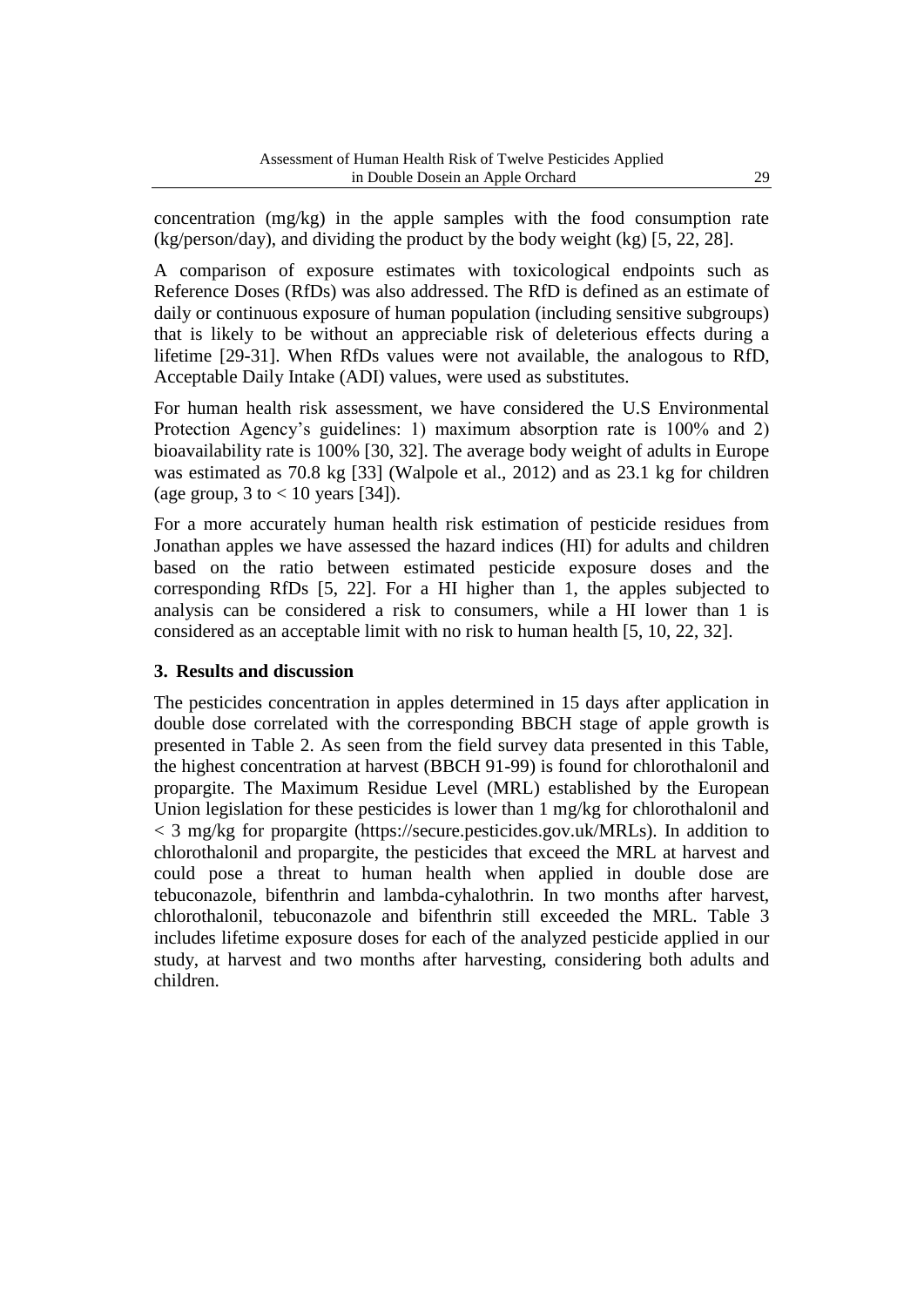|                   |                   | <b>BBCH</b> scale |       |      |       |           |       |                              |
|-------------------|-------------------|-------------------|-------|------|-------|-----------|-------|------------------------------|
| Pesticides        | $MRL*$<br>(mg/kg) | 72-73             | 74    | 75   | 76-79 | $81 - 85$ | 91-99 | 2 months<br>after<br>harvest |
| Captan            | $\leq$ 3          | 5.06              | 4.34  | 3.99 | 4.19  | 2.4       | 1.72  | 0.63                         |
| Folpet            | $\leq$ 3          | 5.25              | 4.91  | 4.62 | 5.47  | 4.43      | 2.11  | 0.96                         |
| Triadimenol       | 0.2               | 0.41              | 0.5   | 0.38 | 0.45  | 0.22      | 0.08  | 0.03                         |
| Myclobutanil      | < 0.5             | 1.01              | 1.15  | 0.6  | 1.05  | 0.92      | 0.27  | 0.09                         |
| Chlorothalonil    | $<$ 1             | 15.75             | 14.52 | 7.25 | 8.01  | 6.27      | 3.52  | 1.09                         |
| Tebuconazole      | $<$ 1             | 2.12              | 2.65  | 1.78 | 2.63  | 2.16      | 1.94  | 1.14                         |
| Chlorpyrifos-     | < 0.5             | 0.65              | 0.55  | 0.54 | 0.66  | 0.22      | 0.09  | 0.05                         |
| methyl            |                   |                   |       |      |       |           |       |                              |
| <b>Bifenthrin</b> | < 0.3             | 0.57              | 0.80  | 0.55 | 0.07  | 0.43      | 0.36  | 0.31                         |
| Alfa-cypermethrin | < 0.2             | 0.78              | 0.18  | 0.21 | 0.36  | 0.19      | 0.11  | 0.07                         |
| Lambda-           | < 0.1             | 0.26              | 0.27  | 0.33 | 0.44  | 0.22      | 0.11  | 0.07                         |
| cyhalothrin       |                   |                   |       |      |       |           |       |                              |
| Deltamethrin      | < 0.2             | 0.47              | 0.44  | 0.32 | 0.42  | 0.11      | 0.08  | 0.01                         |
| Propargite        | $\leq$ 3          | 2.12              | 5.62  | 4.8  | 5.39  | 4.89      | 3.47  | 2.85                         |

**Table 2.** Pesticides concentration (mg/kg) in Jonathan apples according to BBCH scale

*\*MRL - Maximum Residue Level set by European Union legislation (https://secure.pesticides.gov.uk/MRLs)*

**Table 3.** Lifetime exposure dose calculated for pesticides applied in apples at harvest and 2 months after harvest

|                     | Reference   | Lifetime exposure dose (mg/kg/day) |          |                        |           |  |  |  |
|---------------------|-------------|------------------------------------|----------|------------------------|-----------|--|--|--|
| Pesticides          | dose        | At harvest                         |          | 2 months after harvest |           |  |  |  |
|                     | (mg/kg/day) | Adults                             | Children | <b>Adults</b>          | Children  |  |  |  |
| Captan              | 0.13        | 0.0040                             | 0.0124   | 0.0014                 | 0.0045    |  |  |  |
| Folpet              | 0.1         | 0.0049                             | 0.0153   | 0.0022                 | 0.0069    |  |  |  |
| Triadimenol         | $0.05*$     | 0.0002                             | 0.0006   | $7.1E-0.5$             | 0.0002    |  |  |  |
| Myclobutanil        | $0.003*$    | 0.0006                             | 0.0019   | 0.0002                 | 0.0006    |  |  |  |
| Chlorothalonil      | 0.015       | 0.0083                             | 0.0255   | 0.0025                 | 0.0079    |  |  |  |
| Tebuconazole        | $0.03*$     | 0.0045                             | 0.0140   | 0.0026                 | 0.0082    |  |  |  |
| Chlorpyrifos-methyl | $0.01*$     | 0.0002                             | 0.0006   | 0.0001                 | 0.0003    |  |  |  |
| <b>Bifenthrin</b>   | 0.015       | 0.0008                             | 0.0026   | 0.0007                 | 0.0022    |  |  |  |
| Alfa-cypermethrin   | 0.01        | 0.0002                             | 0.0007   | 0.0001                 | 0.0005    |  |  |  |
| Lambda-cyhalothrin  | 0.005       | 0.0002                             | 0.0007   | 0.0001                 | 0.0005    |  |  |  |
| Deltamethrin        | $0.01*$     | 0.0001                             | 0.0005   | $2.3E-0.5$             | $7.2E-05$ |  |  |  |
| Propargite          | 0.02        | 0.0082                             | 0.0251   | 0.0067                 | 0.0206    |  |  |  |

*\*ADI*

These data demonstrate that the lifetime exposure dose values for each of the analyzed pesticides do not exceed the RfD, suggesting that risks to adults and children in their lifetime could be considered as negligible.

As seen from Fig. 1, a health risk to children is posed due to  $HI > 1$  for chlorothalonil and propargite residues in apples at harvest. In two months after harvest (Fig. 2), only propargite residues can pose a threat to children health.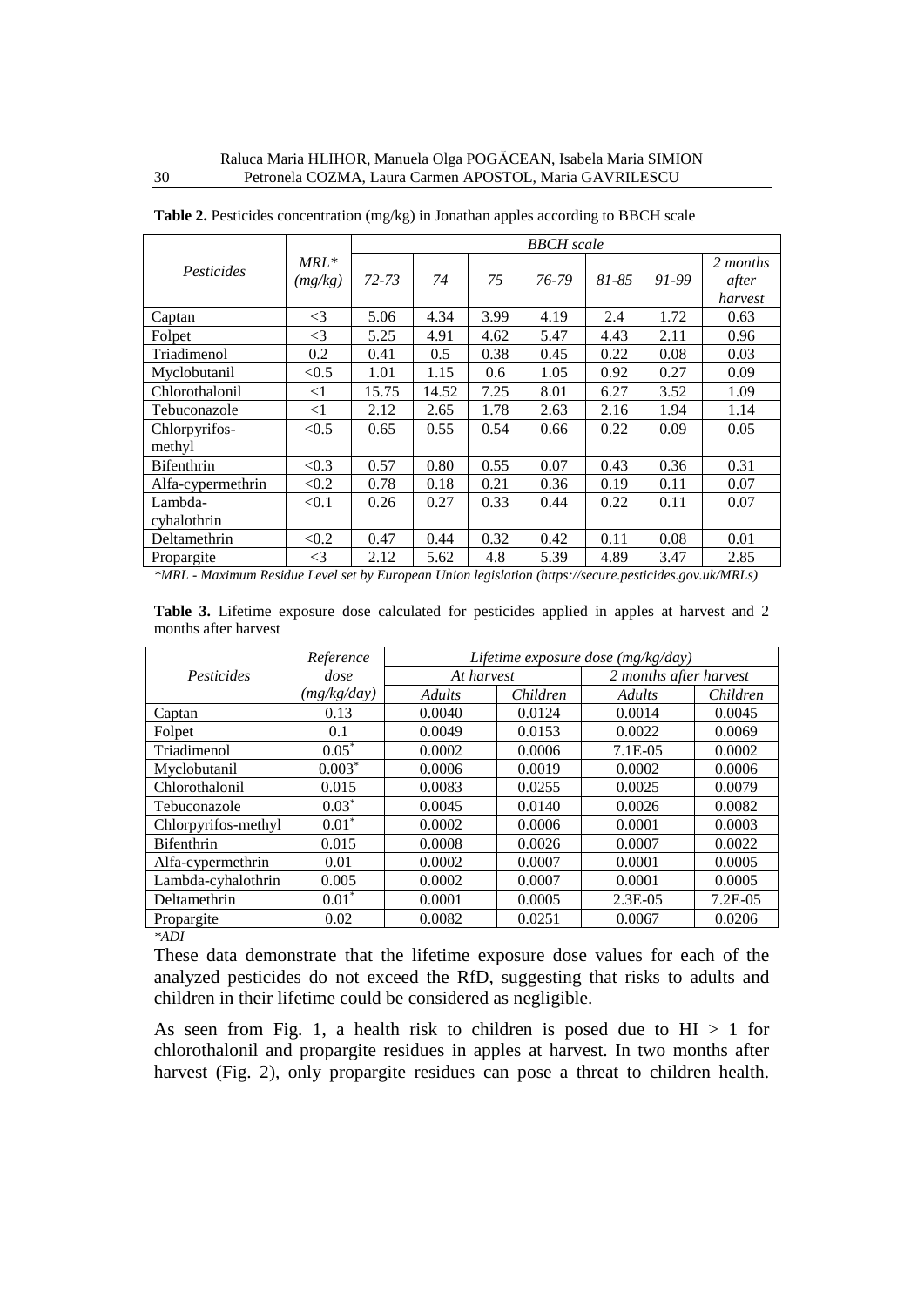These results indicate that there is a risk associated with apples consumption if pesticides are applied in double dose, particularly for children. With respect to the other pesticides, although their concentration exceeds in some cases the MRLs, the hazard indices were less than 1, indicating that these pesticides do not represent a hazard to human health.



**Fig. 1.** Hazard Index calculated for pesticides concentration in apples at harvest



**Fig. 2.** Hazard Index calculated for pesticides concentration in apples at 2 months after harvest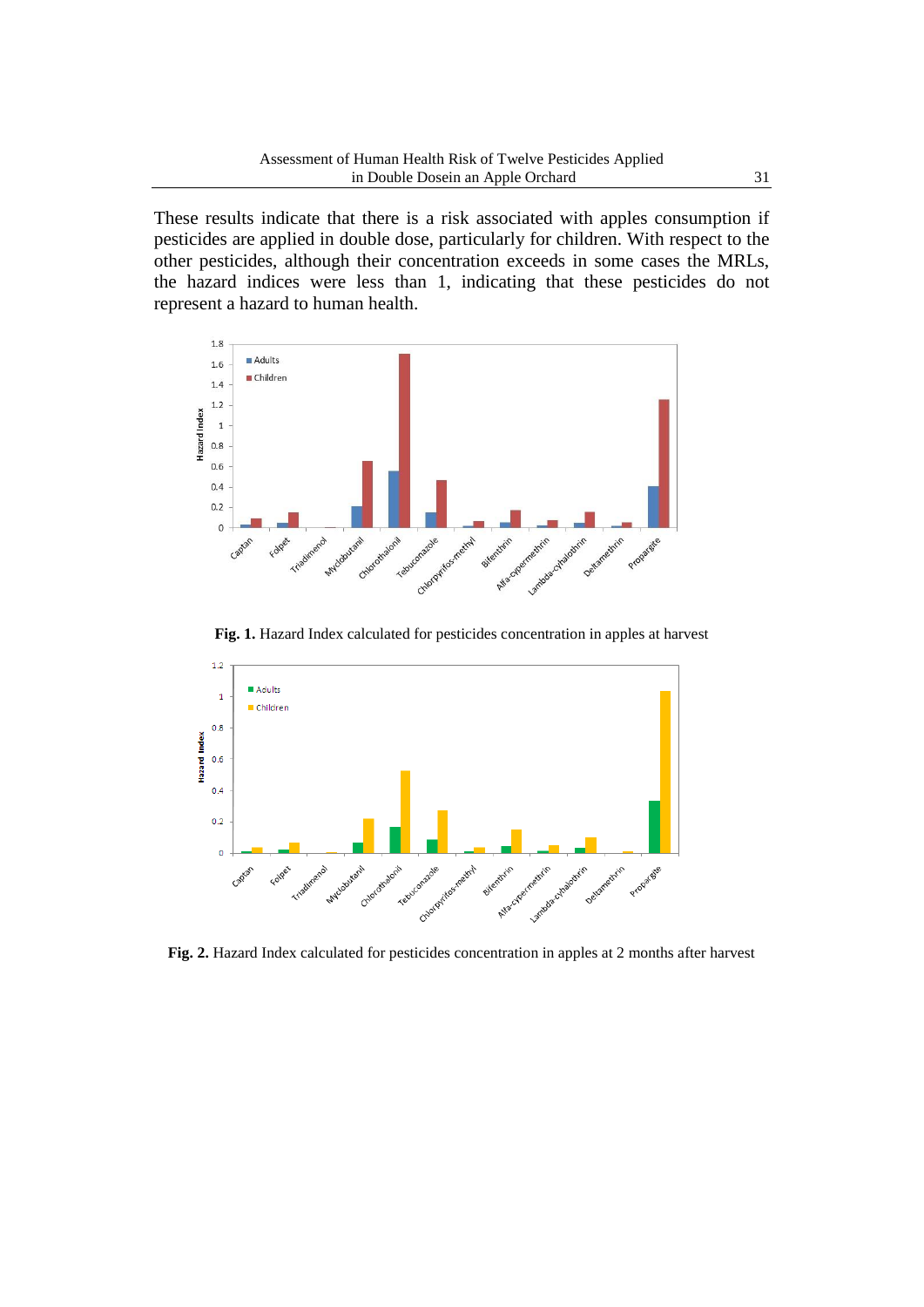#### **Conclusions**

Data analysis of health risks assessment indicate that, although some of the pesticides exceed the MRLs, only chlorothalonil and propargite residues in apples at harvest could pose a threat to children health due to a value of  $HI > 1$ . Considering data analyzed in two months after harvest, our results indicate that only the propargite residues in apples can pose a threat to children health.

Therefore, the application of chlorothalonil and propargite in double dose on apples could pose a threat to children health (age group  $3 \text{ to } < 10$  years), although when compared to RfDs, the lifetime exposure doses don't exceed these values, suggesting that risks to adults and children in their lifetime are negligible.

However, control strategies are opportune in this context to ensure as few possible side effects on beneficiaries. In this respect, the exploitation of existing knowledge regarding the side effects of pesticides on agro-food products together with new results, obtained following the development of new research could be an advantageous way to promote strategies associated to Integrated Pest Management.

#### **Acknowledgment**

This paper was elaborated with the support of a grant of the Romanian National Authority for Scientific Research, CNCS – UEFISCDI, project number PN-II-ID-PCE-2011-3-0559, Contract 265/2011 and with the support of Phytosanitary Office Mureş, Regional Laboratory for Quality Control of Pesticides, Târgu Mureş, Romania.

# **R E F E R E N C E S**

- 1. Pogacean M.O., (2014), Studies on the accumulation and degradation of pesticides in vegetable products. PhD thesis. Gheorghe Asachi Technical University of Iasi, Romania.
- 2. EC Directive 128, (2009), Directive 2009/128/EC of the European Parliament and of the Council of 21 October 2009 establishing a framework for Community action to achieve the sustainable use of pesticides, *Official Journal of the European Union*, **L309**, 71-86.
- 3. Cachita-Cosma D., Maior C., Corbu S., (2015), Arguments for using the allelopathic compound Juglone as a natural pesticide, *Environmental Engineering and Management Journal*, **14**, 1089-1095.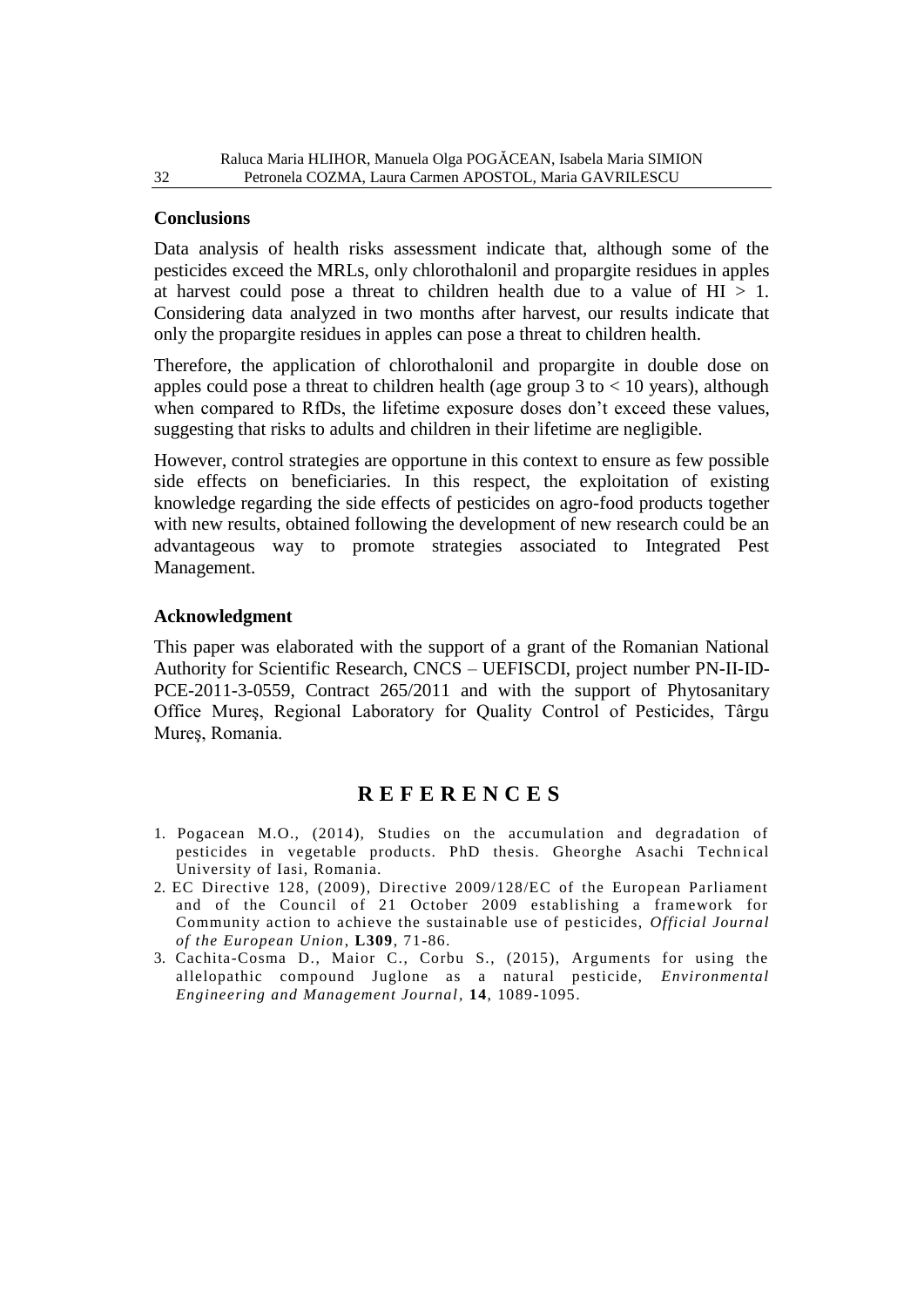- 4. Chen C., Qian Y., Chen Q., Tao C., Li C., Li Y., (2011), Evaluation of pesticide residues in fruits and vegetables from Xiamen, China, *Food Control*, **22**, 1114- 1120.
- 5. Pogacean M.O., Hlihor R.M., Preda C., Gavrilescu M., (2013), Humans in the environment: Comparative analysis and assessment of pesticide residues from field-grown tomatoes, *European Journal of Science and Theology* , **9**, 79-95.
- 6. Assoumani A., Favier L., Simion A.I., Grigoras C.G., Kadmi Y., Wolbert D., (2015), On the use of low cost adsorbentsfor the removal of endocrine disrupters from water: a case study with bisphenol A, *Annals of the Academy of Romanian Scientists*, *Series on Chemistry Sciences*, **2**, 47-67.
- 7. Bulgariu L., Tudorache Fertu D.I., Gavrilescu M., (2014), Sustainable use of biomass for cleaning-up aqueous effluents contaminated with heavy metals, *Annals of the Academy of Romanian Scientists*, *Series on Chemistry Sciences*, **1**, 5-18.
- 8. Fantke P., Charles R., de Alencastro L.F., Friedrich R., Jolliet O., (2011), Plant uptake of pesticides and human health: Dynamic modeling of residues in wheat and ingestion intake, *Chemosphere*, **85**, 1639-1647.
- 9. Gavrilescu M., Demnerová K., Aamand J., Agathos S., Fava F., (2015), Emerging pollutants in the environment: present and future challenges in biomonitoring, ecological risks and bioremediation, *New Biotechnology*, **32**, 147-156.
- 10. Hlihor R.M., Apostol L.C., Smaranda C., Pavel L.V., Căliman F.A., Robu B.M., Gavrilescu M., (2009), Bioavailability processes for contaminants in soils and their use in risk assessment, *Environmental Engineering and Management Journal*, **8**, 1199-1206.
- 11. Hlihor R.M., Diaconu M., Leon F., Curteanu S., Tavare s T., Gavrilescu M., (2015), Experimental analysis and mathematical prediction of Cd(II) removal by biosorption using support vector machines and genetic algorithms, *New Biotechnology*, **32**, 358-368.
- 12. Pogacean M.O., Gavrilescu M., (2009), Plant protection products and their sustainable and environmentally friendly use, *Environmental Engineering and Management Journal*, **8**, 607-627.
- 13. Reiss R., Johnston J., Tucker K., DeSesso J.M., Keen C.L. (2012), Estimation of cancer risks and benefits associated with a potential increased consumption of fruits and vegetables, *Food and Chemical Toxicology* , **50**, 4421-4427.
- 14. Ait Addi E.H., Ait Addi A., Achemchem F., (2014), Evaluation of four pesticides residues contents in the citrus fruits from Souss-Massa area (Morocco), *Environmental Engineering and Management Journal* , **13**, 663- 667.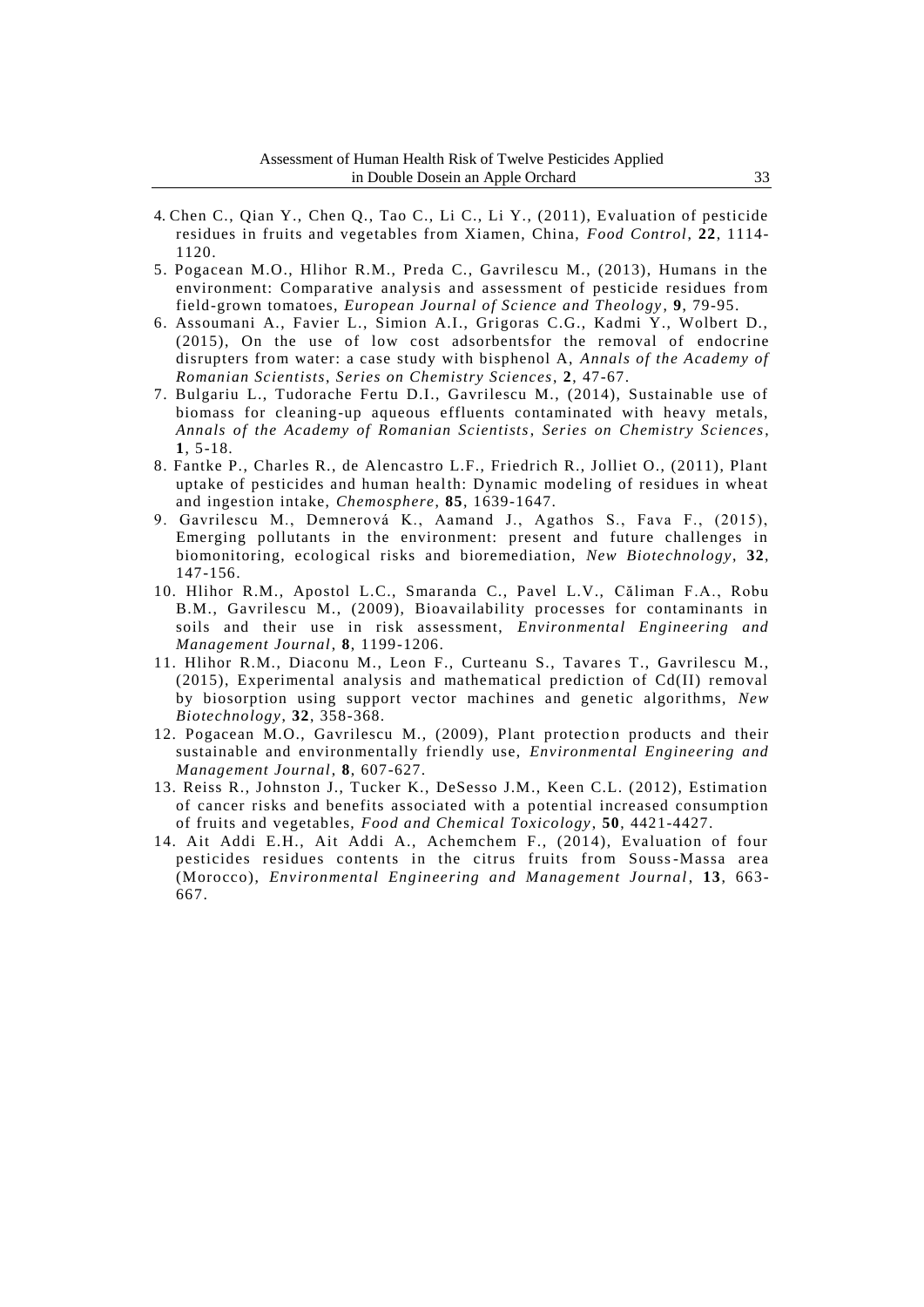- 15. Fenik J., Tankiewicz M., Biziuk M., (2011), Properties and determination of pesticides in fruits and vegetables, *Trends in Analytical Chemistry* , **30**, 814- 826.
- 16. Łozowicka B., Kaczyński P., Jankowska M., Rutkowska E., Hrynko I., (2012), Pesticide residues in raspberries (Rubus idaeus L.) and dietary risk assessment, *Food Additives Contaminants: Part B: Surveillance* , **5**, 165-171.
- 17. Silins I., Korhonen A., Stenius U., (2014), Evaluation of carcinogenic modes of action for pesticides in fruit on the Swedish market using a text -mining tool, *Frontiers in Pharmacology*, **5**, 1-7.
- 18. Srivastava A.K., Trivedi P., Srivastava M.K., Lohani M., Srivastava L.P., (2011), Monitoring of pesticide residues in market basket samples of vegetable from Lucknow City, India: QuEChERS method, *Environmental Monitoring and Assessment*, **176**, 465-472.
- 19. Stoleru V., Munteanu N., Hura C., (2015), Organophosphorus pesticide residues in soil and vegetable, through different growing systems, *Environmental Engineering and Management Journal* , **14**, 1465-1473.
- 20. Szpyrka E., Kurdziel A., Słowik -Borowiec M., Grzegorzak M., Matyaszek A., (2013), Consumer exposure to pesticide residues in apples from the re gion of south-eastern Poland, *Environmental Monitoring and Assessment*, **185**, 8873- 8878.
- 21. Wołejko E., Łozowicka B., Kaczynski P., (2014), Pesticide residues in berries fruits and juices and the potential risk for consumers, *Desalination and Water Treatment*, **52**, 3804-3818.
- 22. Pogacean M.O., Hlihor R.M., Gavrilescu M., (2014), Monitoring pesticides degradation in apple fruits and potential effects of residues on human health, *Journal of Environmental Engineering and Landscape Management* , **22**, 171- 182.
- 23. Omirou M., Vryzas Z., Papadopoulou-Mourkidou E., Economou A., (2009), Dissipation rates of iprodione and thiacloprid during tomato production in greenhouse, *Food Chemistry*, **116**, 499-504.
- 24. Panda S., Sahu S.K., (2004), Recovery of acetylcholine esterase ac tivity of *Drawida willsi* (Oligochaeta) following application of three pesticides to soil, *Chemosphere*, **55**, 283-290.
- 25. Gericke D., Nekovar J., Hörold C., (2010), Estimation of plant protection product application dates for environmental fate modeling based on phenological stages of crops, *Journal of Environmental Science and Health Part B*, **45**, 639-647.
- 26. Meier U., (2001), Growth Stages of Mono -and Dicotyledonous Plants. BBCH Monograph. 2nd Edition. Federal Biological Research Centre for Agriculture and Forestry, Bonn, Germany.